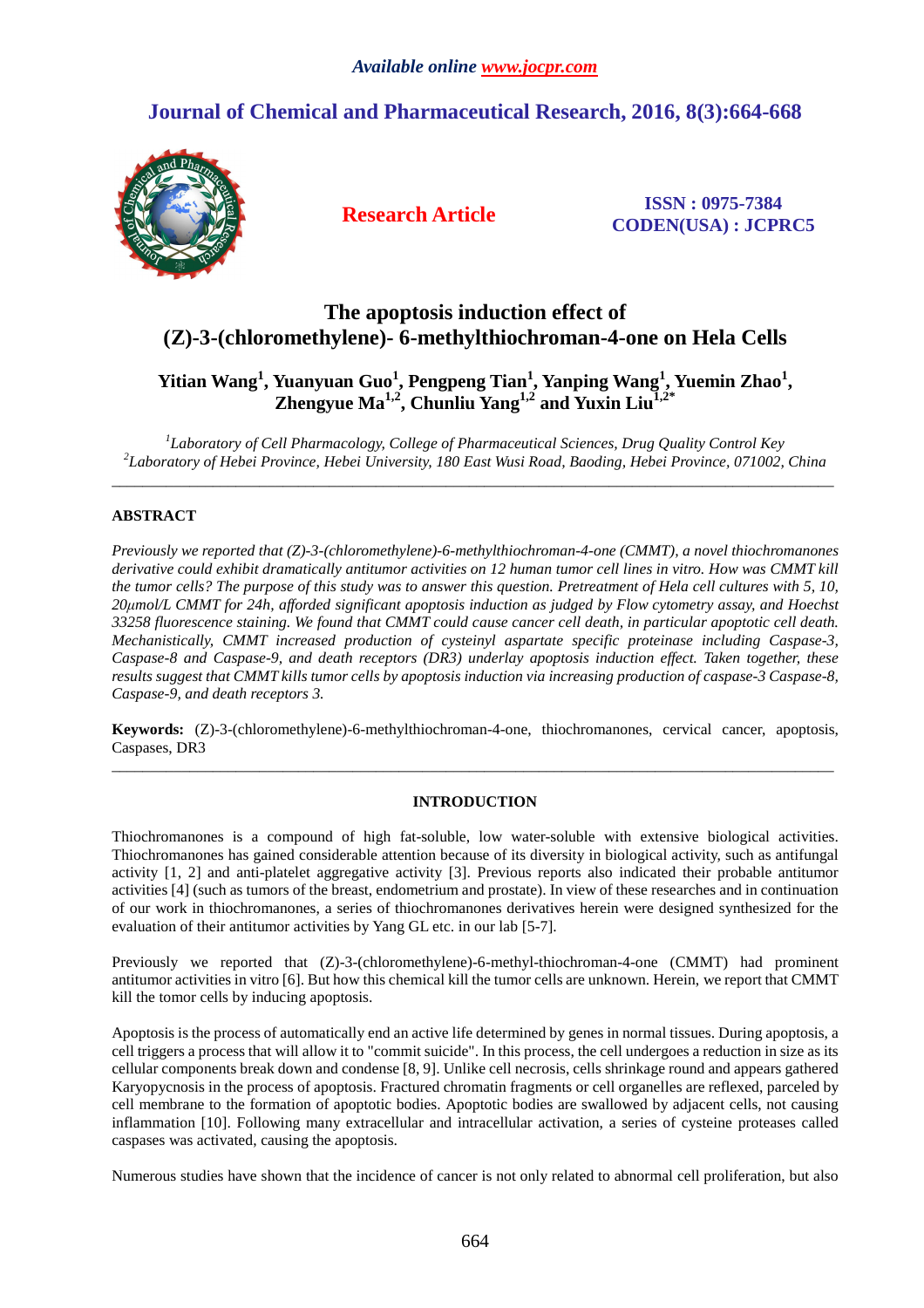apoptosis abnormalities; cancer can be usually caused by the lack of apoptosis [11]. In our present research, the results showed CMMT could induce Hela cells apoptosis. And we explored the possible mechanisms and pathway that regulated this apoptosis in Hela cells.

\_\_\_\_\_\_\_\_\_\_\_\_\_\_\_\_\_\_\_\_\_\_\_\_\_\_\_\_\_\_\_\_\_\_\_\_\_\_\_\_\_\_\_\_\_\_\_\_\_\_\_\_\_\_\_\_\_\_\_\_\_\_\_\_\_\_\_\_\_\_\_\_\_\_\_\_\_\_



**Figure 1 Chemical structure of CMMT** 

#### **EXPERIMENTAL SECTION**

#### **1.1. Chemicals**

(Z)-3-(chloromethylene)-6-methylthiochroman-4-one (CMMT) was obtained from Drug Quality Control Key Laboratory of Hebei Province. DMEM, DMSO and Bis Benzimide Hoechst 33258 were purchased from Beijing Solarbio Science & Technology Co. Ltd., placental bovine serum(NBS) was purchased from Zhejiang Tianhang Biological Technology Co. Ltd., Trypsin(1:250) was purchased from Amersco Inc. BCA Protein Assay kits was purchased from Beijing Biomed Co. Ltd., Caspase-3,Caspase-8 and Caspase-9 ELISA kits were purchased from Beyotime Institute of Biotechnology, DR3 and TNFR1 ELISA kits were purchased from R&D Systems in Shanghai Yuanye Bio-Technology Co. Ltd., Annexin V-FITC ELISA kits were purchased from Becton, Dickinson and Company.

### **1.2. Preparation of CMMT**

(Z)-3-(chloromethylene)-6-methylthiochroman-4-one (CMMT) was dissolved in dimethyl sulfoxide (DMSO) at the concentration of 8µmol/L As stock solution, stored at 4℃. Dilluted with culture medium to final concentrations (20, 10 and 5 µmol/L), and keep DMSO is 0.2% in every treatment solutions.

#### **1.3. Hela cell culture and treatments**

Human cervical carcinoma cells Hela was a precious gift from Dr. Jingxiang Zhao (Academy of Military Medical Sciences), maintained by our laboratory at 37°C in a humidified atmosphere incubator with 5% CO<sub>2</sub> and 95% air, in Dulbecco's modified Eagle's medium (DMEM) supplemented with 100U/mL of penicillin, 100µg/mL of streptomycin and 10% placental bovine serum. For experimental purpose, the cells were harvested in log phase and were plated in 6 well sterileplate. 12 h later, the cells were treated with vehicle, 5, 10, 20 µmol/L of CMMT. The cells were digested and collected at different time points for ELISA assay, fluorescence staining and flow cytometry (FCM).

#### **1.4. Flow cytometry assay**

Collected 24h drug-treated culture, wash them three times with PBS, then the cells were treated using Annexin V-FITC ELISA kits following the manufacturer's instructions; apoptosis inducing effect of CMMT was carried out by Flow cytometry.

#### **1.5. Fluorescence staining by Bis Benzimide Hoechst 33258**

Added 1mL of Bis Benzimide Hoechst 33258 per well in 24 h drug-treated cultures, continued to incubate for 30 minute. Removed the medium, and washed two times with PBS. Watched and recorded images by a confocal microscope (Olympus IX81-FV1000, Japan)

#### **1.6. Caspases, DR3 and TNFR1 assaies**

Washed 24h drug-treated cultures with PBS, collected cells in the centrifuge tube, and added 150 µl precooling cell lysis solution (RIPA) and 15µl protease inhibitors (PMSF) per tube. Incubated the tube on the ice at 4℃ for 20 minute, centrifuged at 1,000 r/min for 10 min. The supernatants were collected, the level of Caspase-3, Caspase-8, Caspase-9, DR3 and TNFR1 in supernatant was measured according to the manufacturers' instructions. The optical density was read at 405 nm for caspases and 450nm for DR3 and TNFR1 with a Bio-Tek microplate Reader.

#### **1.7. Data processing and statistical analysis**

Data are presented as the mean  $\pm$  standard error of mean (SEM) of independent repeated three experiments. Statistical significance was assessed with ANOVA followed by t-test using SPSS Statistics 17.0. Apoptosis data was assessed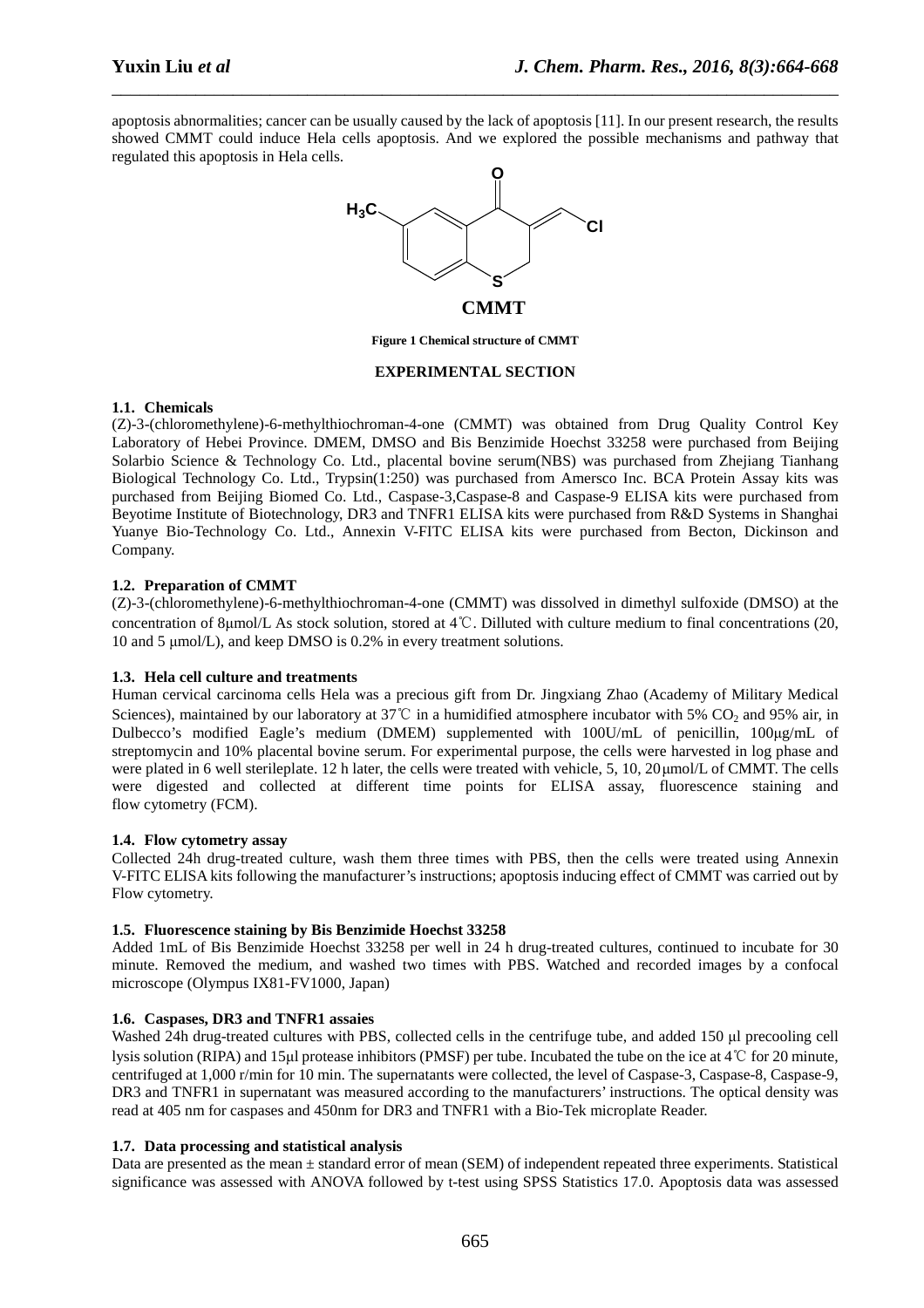with cell Quest/Pro. A value of  $p < 0.05$  was considered significant statistically.

#### **RESULTS**

\_\_\_\_\_\_\_\_\_\_\_\_\_\_\_\_\_\_\_\_\_\_\_\_\_\_\_\_\_\_\_\_\_\_\_\_\_\_\_\_\_\_\_\_\_\_\_\_\_\_\_\_\_\_\_\_\_\_\_\_\_\_\_\_\_\_\_\_\_\_\_\_\_\_\_\_\_\_

#### **1.8. CMMT-induced apoptosis in Hela cells**

Flow Cytometric Analysis of Annexin V/PI double staining showed that CMMT could induce apoptosis in Hela cells in a concentration-dependent manner (Fig.1A). When the concentration of CMMT was greater than 10 µmol/L, apoptosis rate of Hela cells was significant higher than vehicle (Fig.1B).

Hoechst 33258 staining assay also showed that CMMT- treatment induced nuclei condensation or apoptotic bodies formation in Hela cells, but the nuclei of cells were round and homogeneously stained in the control group. (Fig.1C).

#### **1.9. CMMT induced Caspases activation and increased protein level of DR3**

To investigate how CMMT induced apoptosis in Hela cells, ELISA assaies were used to detect the enzymatic activities of Caspase-3, Caspase-8 and Caspase-9, and the protein level of DR3 and TNFR1. The results showed that CMMT could activivate Caspase-3, Caspase-8 and Caspase-9 in a concentration-dependent manner. (Fig.2). Enzymatic activities of Caspase-3, Caspase-8 and Caspase-9 were increased by 159.16, 284.90, and 244.90 percent respectively at 20µmol/mL, and was increased by 8.45, 81.13, and 59.18 percent respectively even if at lowest concentration (Fig.2). As shown in Fig.3. CMMT significantly enhanced the protein level of DR3 in higher concentration (20.0 µmol/L), but has no effect on TNFR1, the level of TNFR1 inuced by CMMT( 5, 10 and 20µmol/L) was 98.53%, 85.07%, 138.24% of the vehicle group respectively.



#### **Fig.1 CMMT-induced apoptosis in Hela cells**

*(A) DMSO and CMMT-induced apoptosis in Hela cells, early apoptosis cells were tested by AnnexinV, PI is the indicator of late apoptosis cells and necrosis cells. They were DMSO, CMMT (5.0µmol/L), CMMT (10.0µmol/L), CMMT (20.0µmol/L) from left to right respectively. (B) Apoptosis rate on Hela cells induced by DMSO and CMMT. After treated with 5, 10 and 20µmol/L of CMMT for 24 h, apoptosis rate was 3.71%, 13.34%, 41.40% respectively. The results are the mean ± SEM of three independent experiments. \*\*p<0.01 compared with DMSO-treated cells, (C) Different cell-shape in different cultures treated with DMSO and 5,10 and 20µmol/L of CMMT for 24 h, They were DMSO, CMMT(5.0µmol/L), CMMT(10.0 µmol/L), CMMT(20.0 µmol/L) from left to right respectively.*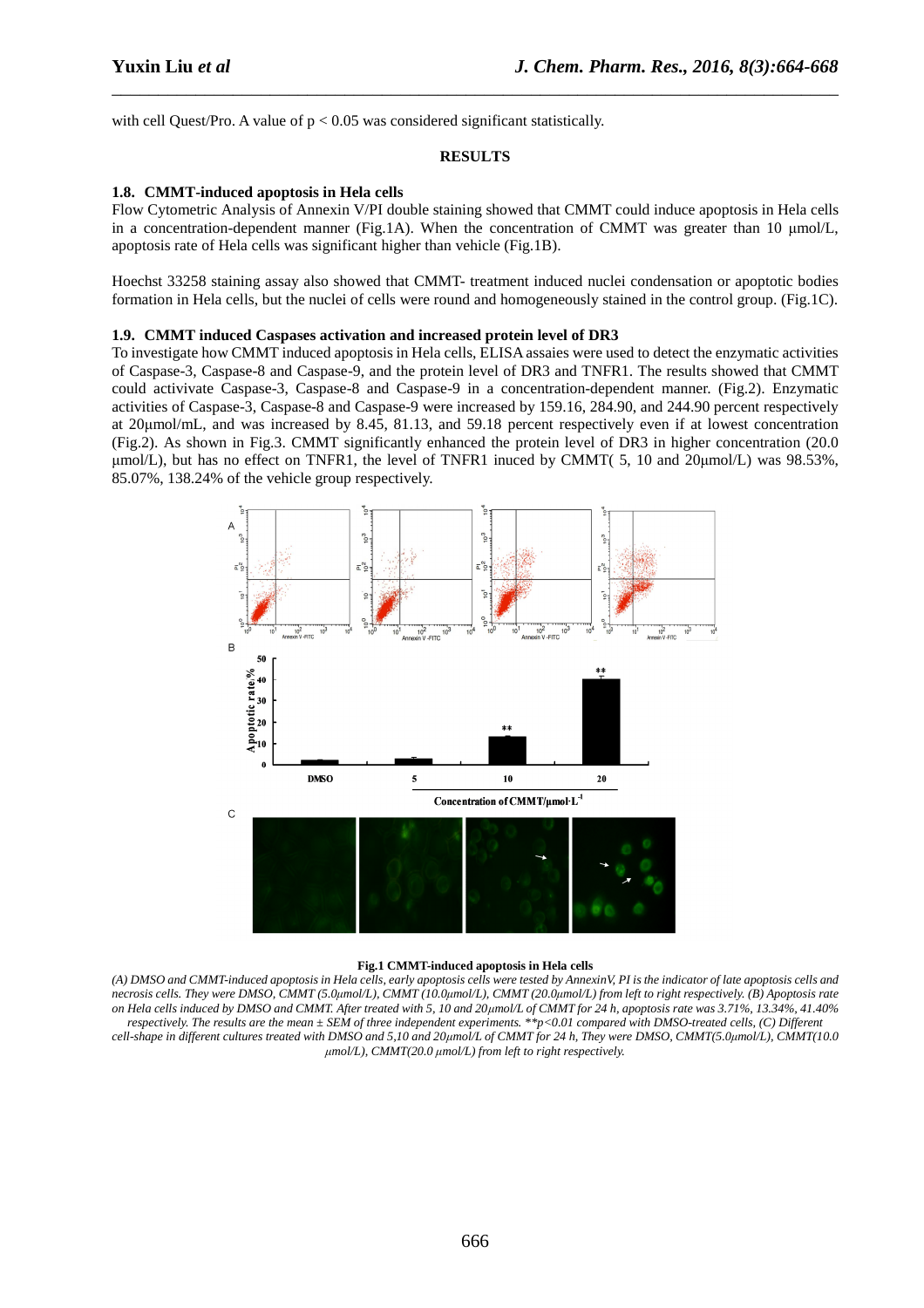

\_\_\_\_\_\_\_\_\_\_\_\_\_\_\_\_\_\_\_\_\_\_\_\_\_\_\_\_\_\_\_\_\_\_\_\_\_\_\_\_\_\_\_\_\_\_\_\_\_\_\_\_\_\_\_\_\_\_\_\_\_\_\_\_\_\_\_\_\_\_\_\_\_\_\_\_\_\_

**Fig.2 Caspases Activation induced by DMSO and CMMT. Cultures were pretreated with DMSO and CMMT**  *Cells were harvested at 24 h for Caspases detection. The results are the mean ± SEM of three independent experiments. \*p<0.05, \*\*p<0.01 compared with DMSO-treated cells.* 



#### **Fig.3 Effect of CMMT on DR3 expression**

*Cells were treated with DMSO and 5, 10, 20µmol/L of CMMT followed by 20 min RIPA/PMSF (150µl/15µl) treatment, and then harvested for DR3 assay. The results are mean ± SEM from three independent experiments. \*p<0.05, \*\*p<0.01 compared with DMSO-treated cells.* 

#### **DISCUSSION**

We investigated the cell apoptosis induced by CMMT in Hela cells, and showed the apoptosis from the cell-morphology by confocal microscope. In addition, we explored the possible induce- apoptosis mechanism of CMMT by using ELISA kits, and certificated CMMT could significantly elevate the activation of Caspase-3, Caspase-8, Caspase-9 and the expression of DR3 .

Caspase, as a class of proteases in the cytoplasm, play a key role in the process of apoptosis. Caspase family can be divided into two subgroups, one for the apoptosis initiator such as Caspase-2, Caspase-8, Caspase-9, Caspase-10, can be activated by self-splicing after receiving the stimulation to cause Caspase cascade; Another for apoptosis performer, such as Caspase-3, Caspase-6, Caspase-7, which can be activated by upstream Caspase protein. Caspase activation may induce ICAD/DFF45 (a protective protein for cell) losing the cell-protective function to activate CAD (Caspase-activated deoxyribonuclease), CAD is released into the nucleus. Previous trial had elucidated that CAD can degrade DNA, and then leads to cell apoptosis rapidly [12]. Apoptosis is a complex process. As the center molecule of the apoptosis, the activation of Caspase-3 is the intersection of Caspase-dependent pathways. In present research, 24 hours after CMMT treated Hela cells, the effect was found that Caspase-3 protein was significantly increased compared with the control group, indicating apoptosis induced by CMMT is Caspase-dependent pathway in Hela cells.